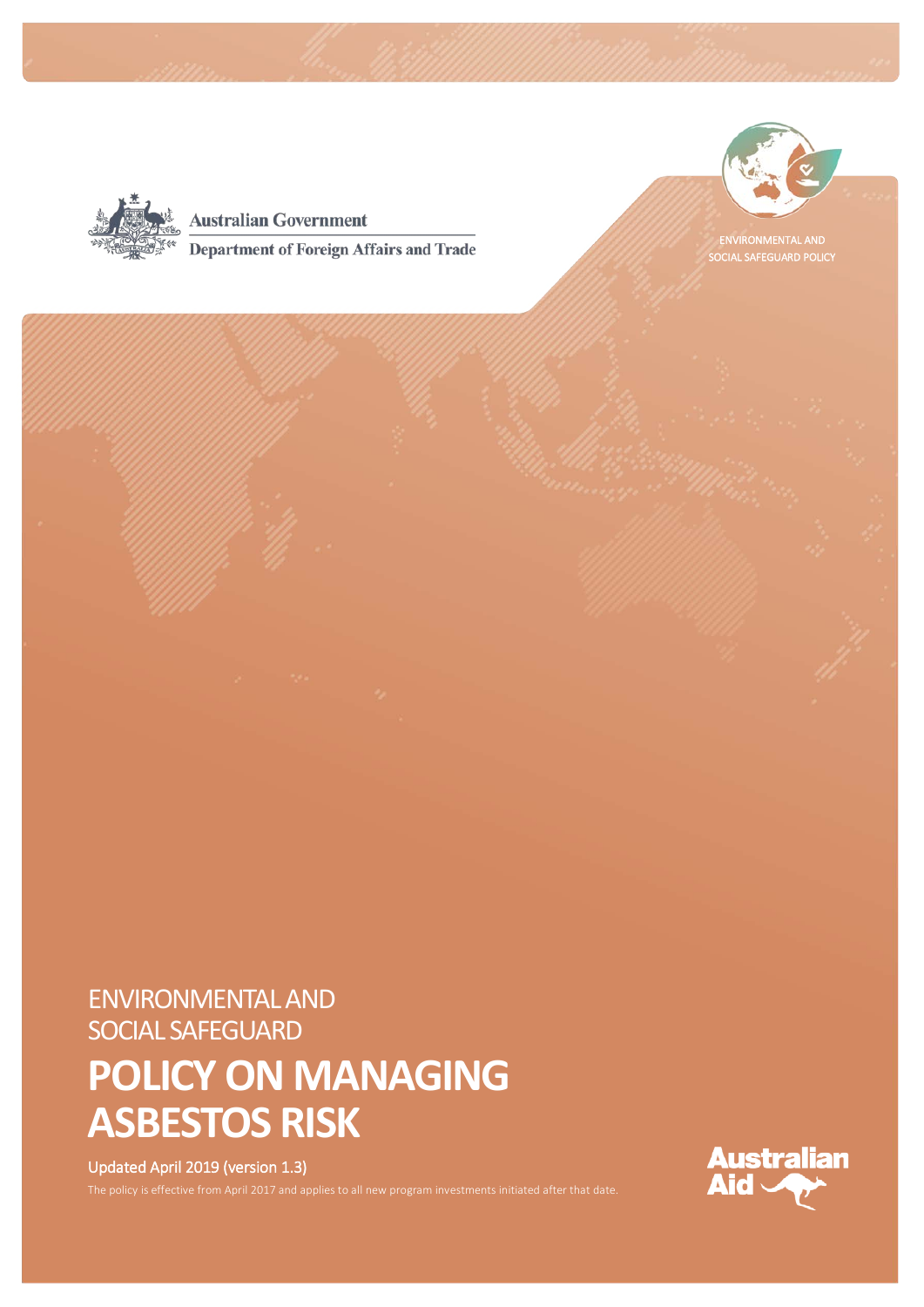# **CONTENTS**

| 1. | <b>INTRODUCTION</b>                                           | 2              |
|----|---------------------------------------------------------------|----------------|
|    | Scope                                                         | $\overline{2}$ |
| 2. | <b>DFAT'S LEGAL OBLIGATIONS</b>                               | 3              |
|    | Work Health and Safety Act 2011                               | 3              |
|    | Environment Protection and Biodiversity Conservation Act 1999 | $\overline{4}$ |
|    | Other Commonwealth legislation                                | $\overline{4}$ |
|    | International legal obligations                               | $\overline{4}$ |
|    | Partner country laws                                          | $\overline{4}$ |
| 3. | ASBESTOS AND THE AUSTRALIAN AID PROGRAM                       | 5              |
|    | Environmental, health and safety risks                        | 5              |
|    | Managing asbestos in Australian-funded aid investments        | 6              |
|    | Working with partners to address asbestos risks               | 7              |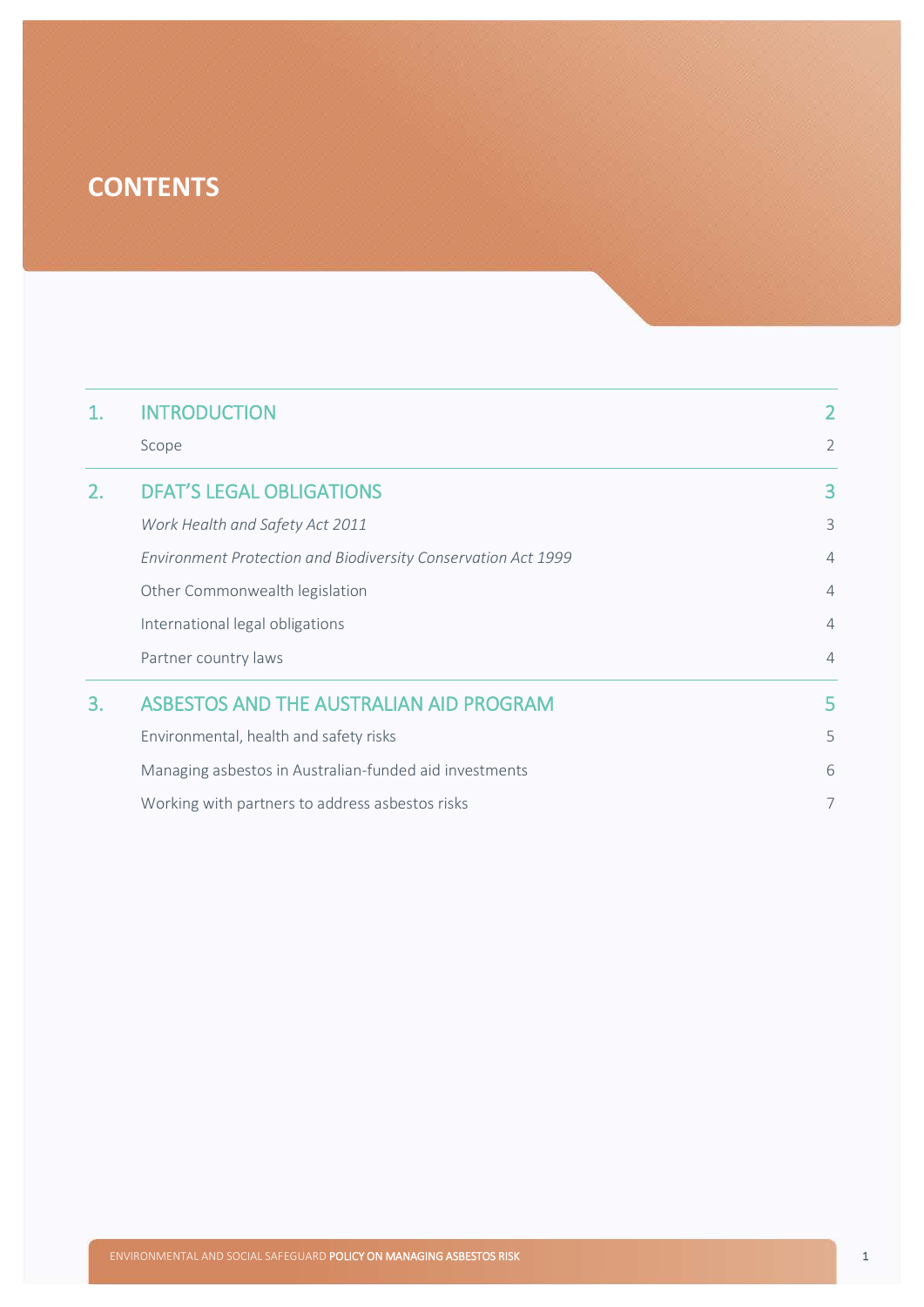## <span id="page-2-0"></span>**1. INTRODUCTION**

This policy outlines the Department of Foreign Affairs and Trade's (DFAT) approach to managing asbestos-related hazards in the Australian aid program, including implementation of its ban on the use of asbestos and Asbestos-Containing Materials (ACM) in Australian-funded aid investments.

Through implementation of this policy, DFAT aims to: minimise the risk to health and safety from ACM; improve awareness of asbestos risks and good management practices; and support a coordinated approach to addressing asbestos risks in the aid program.



#### <span id="page-2-1"></span>Scope

The policy applies to DFAT's Australian Official Development Assistance (ODA) funded activities, regardless of value, partner arrangement or funding mechanism. Non-aid Departmental program investments should consider program risks in relation to this policy.

This policy does not apply to the DFAT's owned and leased estate, which is subject to separate policies and procedures.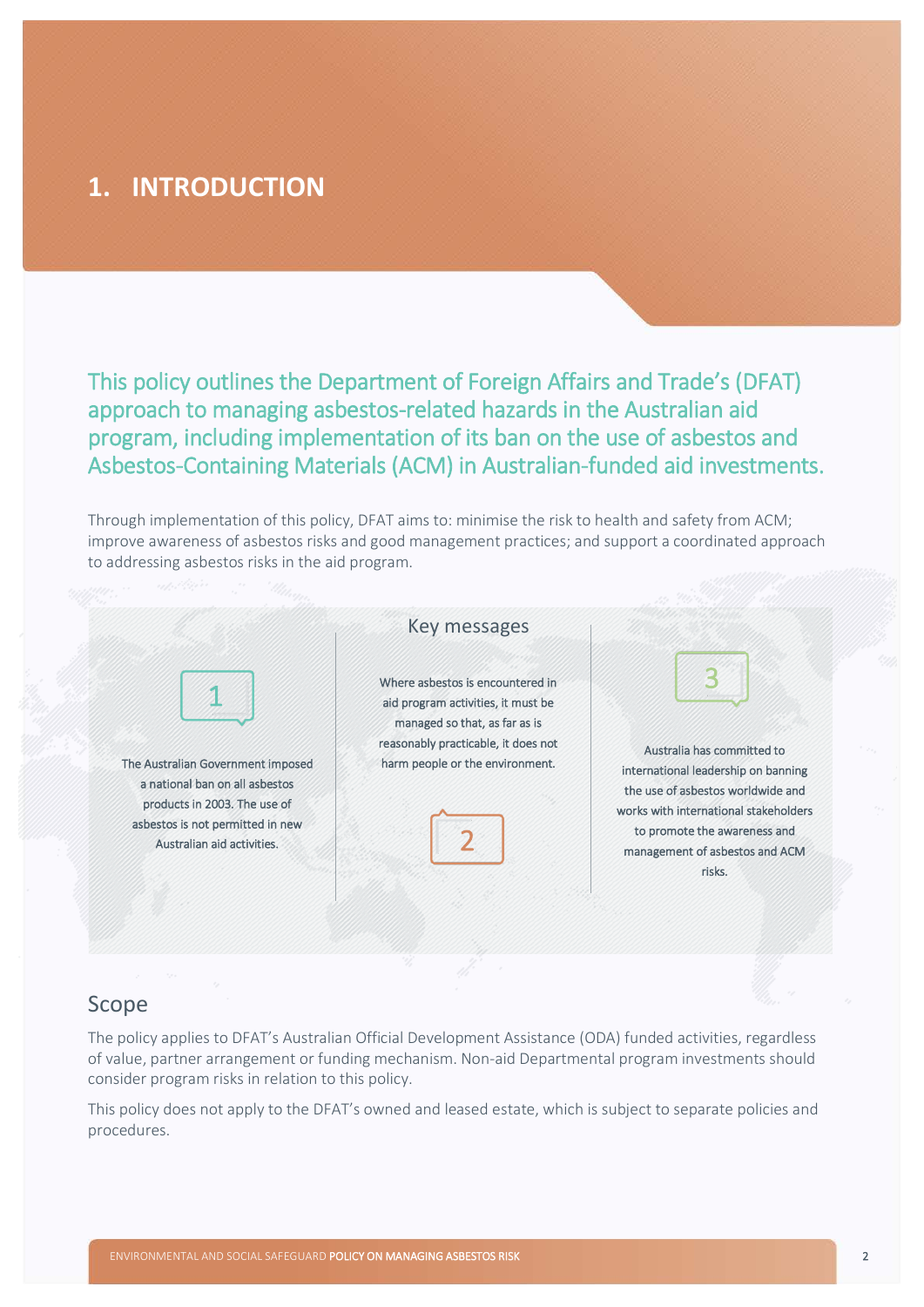## <span id="page-3-0"></span>**2. DFAT'S LEGAL OBLIGATIONS**

The management of asbestos risks in Australian-funded aid investments can be complex. Aid investments that involve ACM may trigger a range of obligations under Commonwealth legislation, multilateral agreements, and partner country laws which need to be addressed.

#### <span id="page-3-1"></span>*Work Health and Safety Act 2011*

DFAT has obligations under the *Work Health and Safety Act 2011* (WHS Act) and the *Work Health and Safety Regulations 2011* (WHS Regulations) which apply to its overseas operations, including aid investments. Australia's ban on the use of asbestos and ACM, and the prescribed processes for controlling and minimising the risk of asbestos are set out in the WHS Regulations and approved Commonwealth Codes of Practice in relation to asbestos management and removal.

The WHS Act requires DFAT to ensure, so far as is reasonably practicable, the health and safety of all DFAT 'workers'<sup>[1](#page-3-2)</sup> while they are at work. DFAT also has a duty, so far as is reasonably practicable, to ensure that the health and safety of others is not put at risk as a result of its operations. The extent of DFAT's obligations under the WHS Act in relation to particular investments must be assessed on a case-by-case basis depending on the nature of the investment.

Information on what is reasonably practicable in terms of ensuring the health and safety of workers is set out in the WHS Regulations and Codes of Practice.<sup>[2](#page-3-3)</sup>

<span id="page-3-2"></span><sup>1</sup> As defined by the WHS Act, a DFAT 'worker' is any person carrying out work for the department, including work as an employee, a contractor or subcontractor, an employee of a contractor or subcontractor, an employee of a labour hire company assigned to work in the department, an apprentice or trainee, a student gaining work experience, or a volunteer.

<span id="page-3-3"></span><sup>2</sup> Safe Work Australia has developed two Codes of Practice: *How to Safely Remove Asbestos* and *How to Manage and Control Asbestos in the Workplace.* These documents provide practical guidance for persons conducting a business or undertaking who have duties under the WHS Act and WHS Regulations.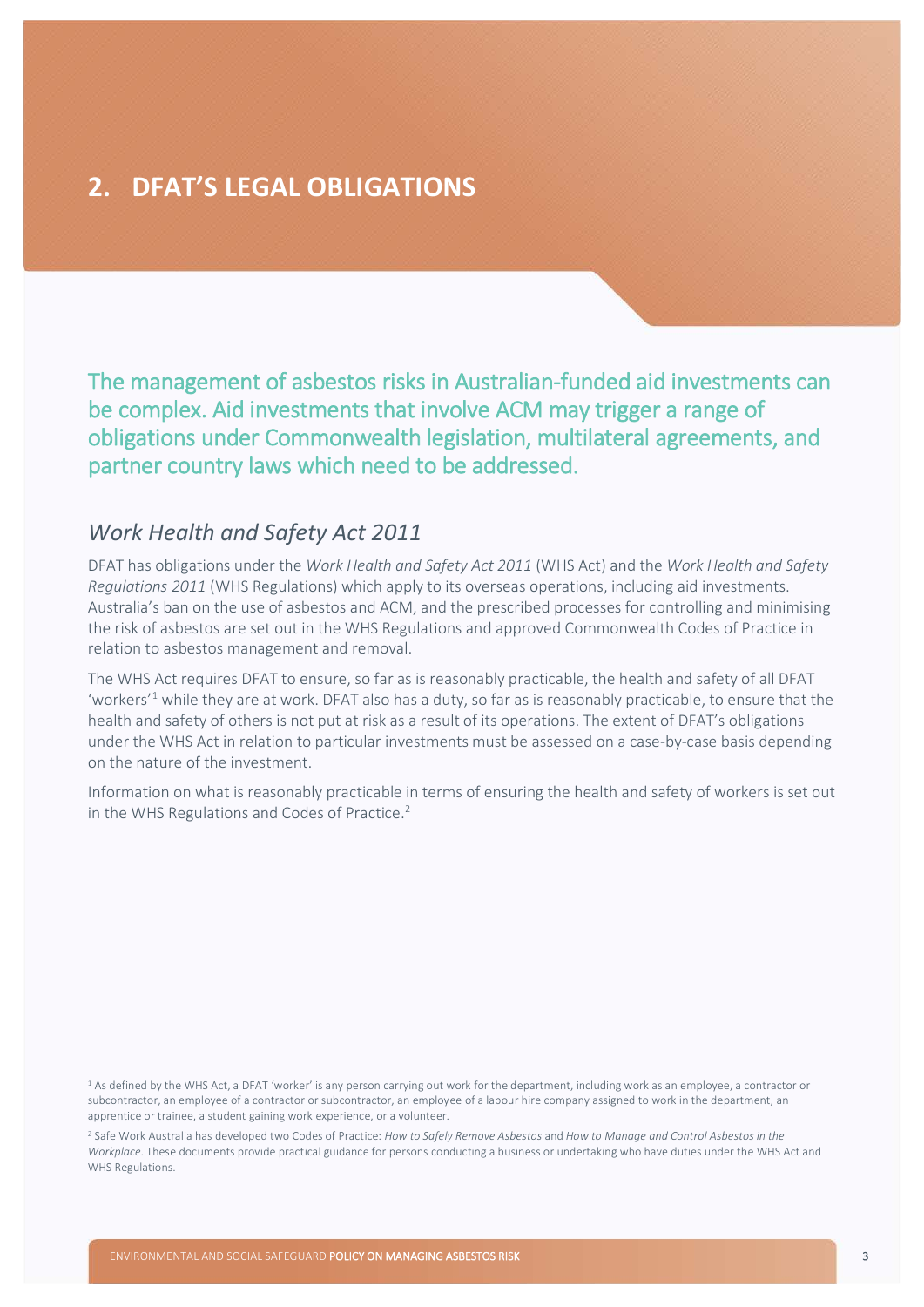### <span id="page-4-0"></span>*Environment Protection and Biodiversity Conservation Act 1999*

The *Environment Protection and Biodiversity Conservation Act 1999* (EPBC Act) is Australia's principal Commonwealth legislation for the protection of the environment. The EPBC Act requires Commonwealth agencies to obtain and consider the advice of Australia's Minister for the Environment before authorising any foreign aid project that has, will have, or is likely to have a significant impact on the environment. DFAT should ensure environmental impacts of its investments, including work involving asbestos and its disposal are assessed and managed.

#### <span id="page-4-1"></span>Other Commonwealth legislation

Additional obligations under Commonwealth legislation may apply to the management of asbestos in aid activities, including *Australia's Customs (Prohibited Imports) Regulations 1956*, which restricts the importation of all types of asbestos and products containing asbestos, except under limited circumstances. *The Hazardous Waste (Regulation of Exports and Imports) Act 1989* may also be relevant where importation and disposal of hazardous waste, including asbestos waste into Australia is planned.

#### <span id="page-4-2"></span>International legal obligations

Australia complies with its obligations under international laws and multilateral agreements primarily though compliance with Commonwealth legislation. Key multilateral agreements concerning the regulation and control of asbestos and ACM in Australian-funded aid activities include:

- $\triangledown$  ILO Asbestos Convention 1986 (No. 162) and Recommendation 1986 (No. 172)
- $\boxtimes$  Basel Convention on the Control of Transboundary Movement of Hazardous Waste 1989
- $\triangledown$  Rotterdam Convention of Prior Informed Consent for Certain Hazardous Chemicals and Pesticides in International Trade 1989
- $\boxtimes$  Waigani Convention to Ban the Importation into Forum Island Countries of Hazardous and Radioactive Wastes and to Control the Transboundary Movement and Management of Hazardous Wastes within the South Pacific Region 2001.

#### <span id="page-4-3"></span>Partner country laws

Where partner country laws and regulations exist, DFAT will meet partner country requirements and work with partner governments to develop appropriate asbestos management strategies. DFAT remains responsible for ensuring that activities it funds also comply with Australia's legal obligations.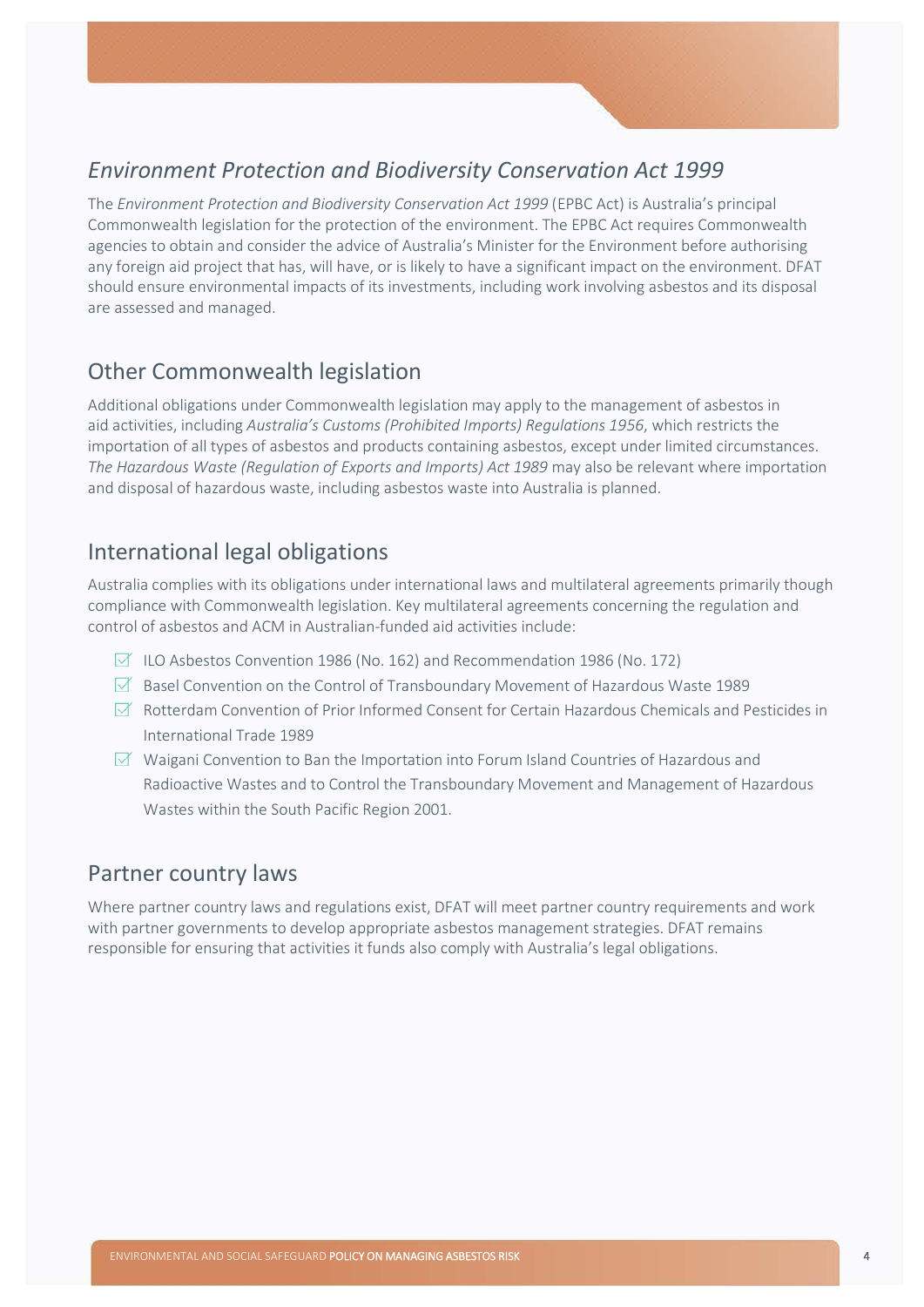#### <span id="page-5-0"></span>**3. ASBESTOS AND THE AUSTRALIAN AID PROGRAM**

ACM are still commonly available and used in developing countries. DFAT seeks to promote awareness and management of asbestos risks by preventing asbestos use in all Australian-funded aid investments. Eliminating ACM from activities is the best way of controlling and managing asbestos risks.

In the Indo-Pacific region, asbestos cement sheeting has been widely used for housing and building construction. The region is also vulnerable to events such as earthquakes, cyclones and tsunamis, which can expose communities, emergency response and recovery teams to ACM from debris, and damaged infrastructure.

Typical activities in the Aid Program where ACM may be encountered, include:

- $\boxtimes$  Construction of new buildings and the renovation of existing buildings, such as schools in education programs and hospitals in health programs
- $\triangledown$  Humanitarian post disaster response and reconstruction work
- $\triangledown$  Water sanitation and hygiene (WASH) investments
- $\forall$  Water, wastewater and power infrastructure
- $\boxtimes$  Maintenance, demolition, removal, transportation and disposal of waste associated with any of the above activities.

#### <span id="page-5-1"></span>Environmental, health and safety risks

DFAT's *[Environmental and Social Safeguard Policy](https://dfat.gov.au/about-us/publications/Pages/environmental-social-safeguard-policy.aspx)* (safeguard policy) guides DFAT's management of risks to the environment and people, and compliance with relevant Australian and partner country laws, and multilateral environmental agreements to which Australia is a signatory. All Australian-funded aid investments must be designed and implemented in accordance with the safeguard policy. Non-aid Departmental investments should consider program risks in relation to the safeguard policy.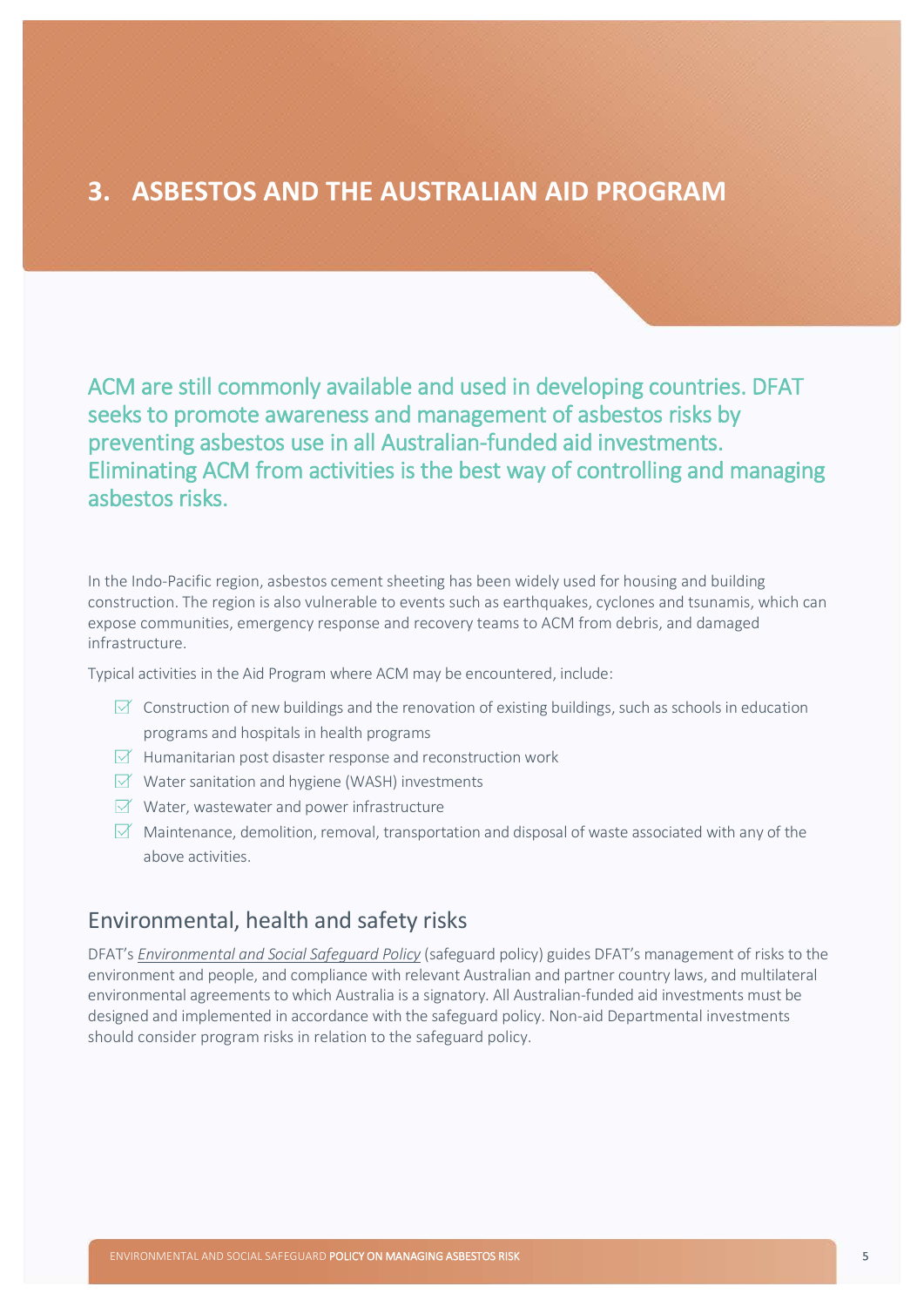The safeguard policy requirements relevant to the management of asbestos risks in Australian-funded aid investments include:

- $\boxtimes$  Avoid the use of hazardous materials subject to international bans and phase outs
- $\boxtimes$  Assess and manage potential impacts on the environment and people resulting from Australian-funded aid investments
- $\boxtimes$  Monitor and report on environmental management and safety measures during design and implementation
- $\boxtimes$  Comply with partner country environmental and health and safety laws
- $\triangledown$  Consult with stakeholders and disclose information transparently
- $\triangleright$  Promote improved environmental and safety outcomes.

#### <span id="page-6-0"></span>Managing asbestos in Australian-funded aid investments

**MANDATORY REQUIREMENTS**

ACM is not permitted in any new Australian-funded aid investments

Eliminating ACM from investments and activities is the best way of controlling asbestos risk. Supplies and materials used in aid activities must not contain any asbestos. Local standards in some supplier countries may classify goods 'asbestos free' where they meet a certain low level of asbestos content. This would not comply with this policy and suitable non-asbestos alternatives should be used.

DFAT recognises that Australian aid program operations raise particular challenges in terms of managing asbestos risks overseas. Risks associated with asbestos are influenced by factors including: partner country laws and resources for enforcement; local resources and capacity to manage risks appropriately; the type of aid delivery arrangement; and DFAT's degree of control over workplaces where aid investments are implemented.

While asbestos management strategies will vary depending on the situation, DFAT will ensure that it does what is reasonably practicable to manage asbestos risks in the aid program, consistent with its legal obligations, and departmental risk management policies and processes.

In accordance with its legal obligations, DFAT will ensure its workers exposed to the risk or involved in asbestos related work receive appropriate information, training and resources for the management of asbestos risks. DFAT will ensure its workers or other persons that may be exposed to asbestos are informed about exposure risks and control measures.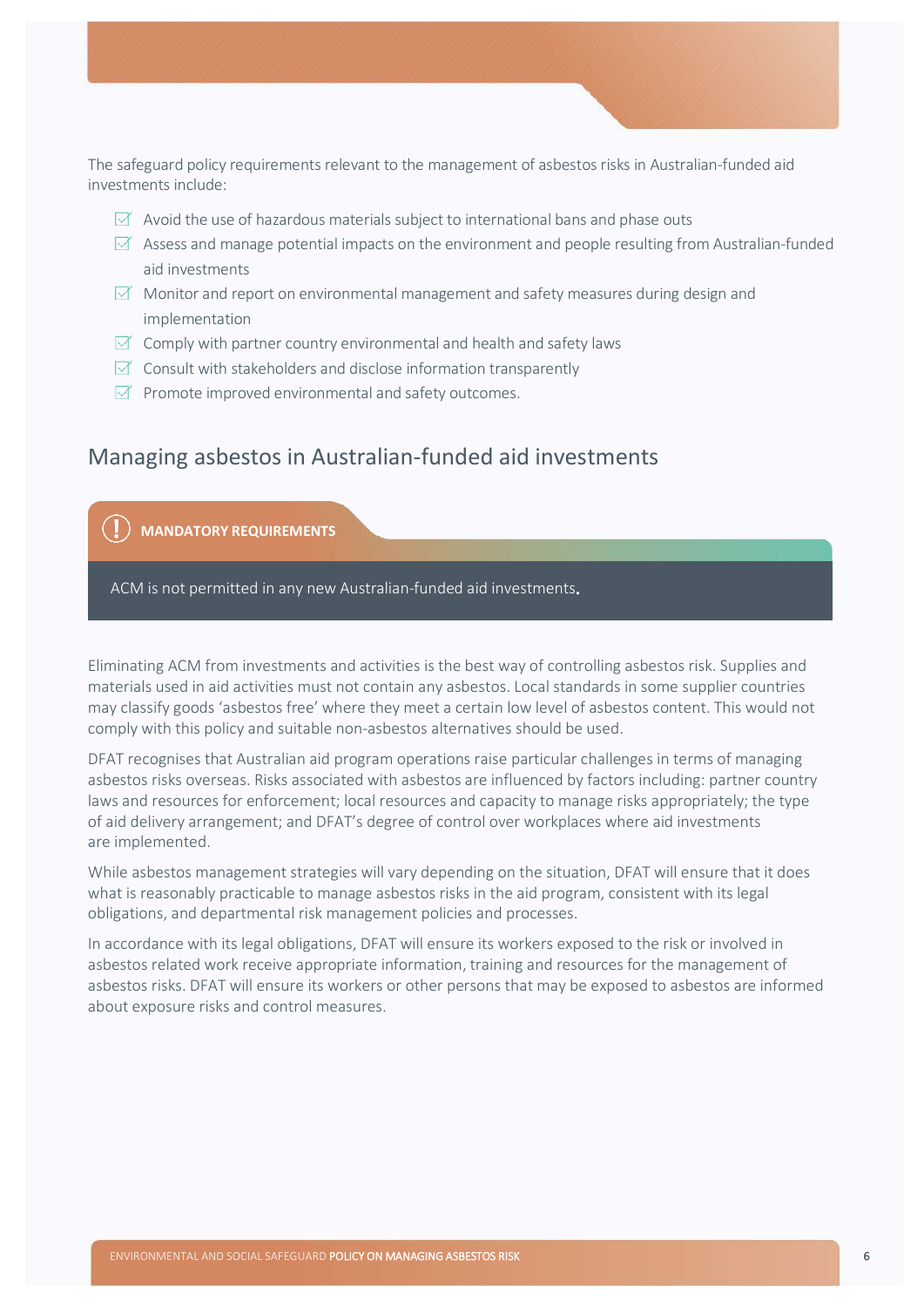#### In practice

To ensure asbestos risks are adequately considered, all new aid activities must be screened for asbestos risk. Necessary management measures are incorporated into activity design and implementation to ensure that ACM is not used and that if it is present in existing infrastructure, it is appropriately managed.



If, despite screening, asbestos risks arise during implementation of aid activities (for example if ACM is encountered during works on existing buildings), DFAT will work promptly with partners to assess asbestos risks and develop and implement appropriate asbestos management strategies and plans. If DFAT workers are involved, there are requirements under the WHS Act.

Management of asbestos risks must be achieved in a way that is consistent with th[e Workplace](http://dfatintranet.titan.satin.lo/human-resources/work-health-safety-management-system/Documents/WHSMS%20SOP%207%20-%20Asbestos%20Management.pdf)  [Health and Safety Management System guidance on asbestos management \(WHSMS Procedure 7:](http://dfatintranet.titan.satin.lo/human-resources/work-health-safety-management-system/Documents/WHSMS%20SOP%207%20-%20Asbestos%20Management.pdf)  [Asbestos Management\).](http://dfatintranet.titan.satin.lo/human-resources/work-health-safety-management-system/Documents/WHSMS%20SOP%207%20-%20Asbestos%20Management.pdf)

#### <span id="page-7-0"></span>Working with partners to address asbestos risks

DFAT's aid program delivery partners — whether they be developing partner governments, bilateral donors, multilateral development agencies or other delivery partners such as nongovernment organisations, contractors and suppliers — play a critical role in phasing out the use of ACM and managing its risks.

DFAT will work with partners to further global efforts to ban the use of asbestos, and apply international good practice approaches to the management of asbestos risks and hazards. DFAT will seek to improve awareness of asbestos risks, provide safe alternatives and to support the phase-out of ACM.

Australian partners — DFAT will work with its partners to support a ban on the use of asbestos, promote asbestos awareness and share knowledge, tools and information on best practice. Australian partners, including whole-of-government partners, NGOs and private sector organisations that are funded through DFAT programs may have obligations under the WHS Act and WHS Regulations.

**3**

**2**

**1**

Partner governments — Partner governments are responsible for ensuring protection of worker and public health and safety, and the environment in accordance with their national and local laws, and regulations. Where appropriate, DFAT will support countries' efforts to use and strengthen their regulatory systems and approaches to managing asbestos risk, consistent with Australia's commitment to strengthening partner country systems.